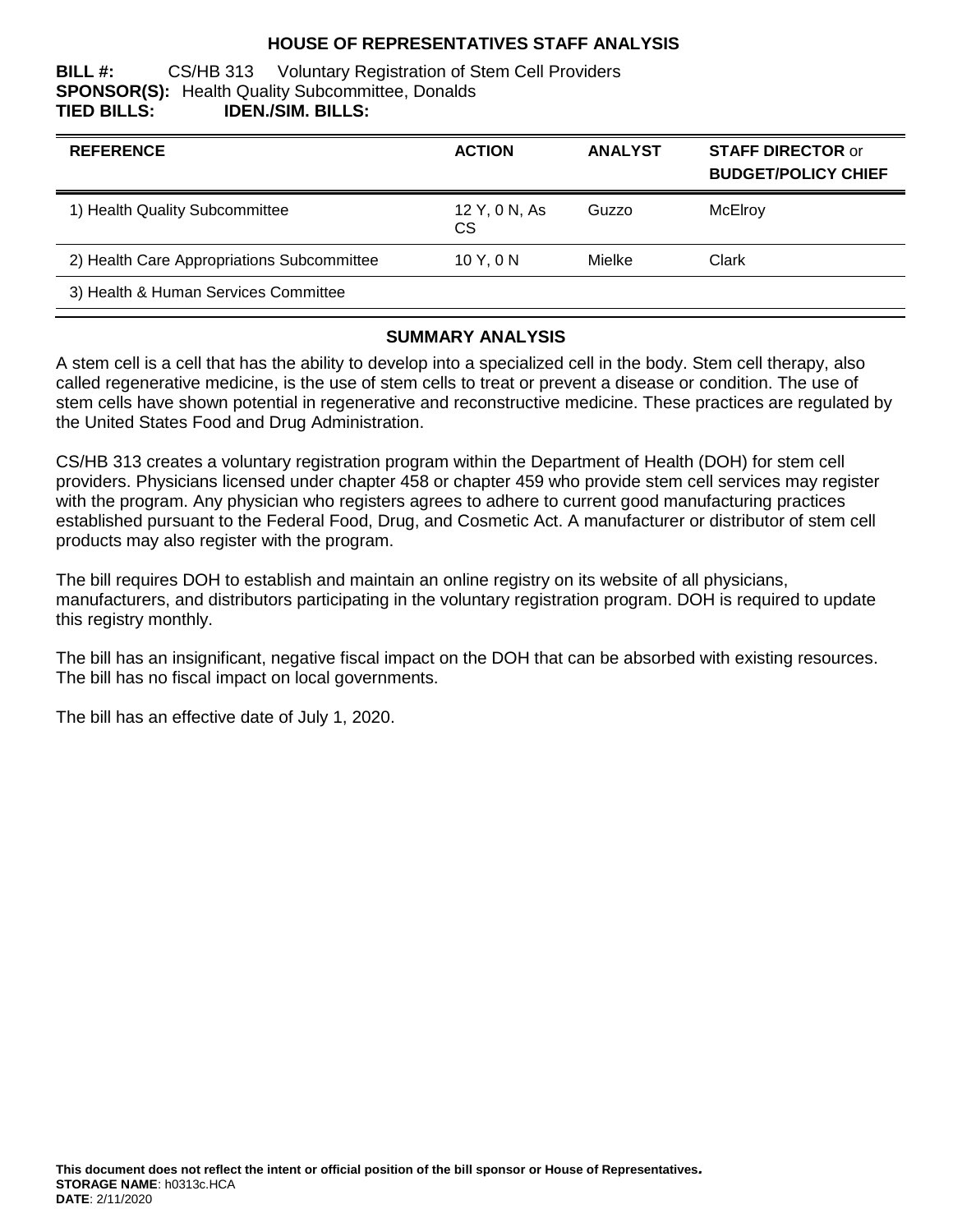### <span id="page-1-0"></span>**FULL ANALYSIS**

## <span id="page-1-2"></span>**I. SUBSTANTIVE ANALYSIS**

## A. EFFECT OF PROPOSED CHANGES:

#### **Present Situation**

#### **Stem Cells**

<span id="page-1-1"></span>Stem cells are cells that have the ability to divide for indefinite periods in culture and to give rise to specialized cells.<sup>1</sup> Under certain physiologic or experimental conditions, stem cells can be induced to become tissue- or organ-specific cells with special functions.<sup>2</sup> Stem cells are referred to as "undifferentiated" because they have not yet committed to a developmental path for a specific tissue or organ.<sup>3</sup> Differentiation is the process of changing into a specific type of cell.<sup>4</sup> Stem cells have the potential to repair, restore, replace, and regenerate cells, and could possibly be used to treat a number of medical conditions.<sup>5</sup>

Scientists primarily work with two categories of stem cells: embryonic and adult.<sup>6</sup> Embryonic stem cells are derived from embryos, usually created by in vitro fertilization and donated for research with the informed consent of donors.<sup>7</sup> Embryonic stem cells may be used to generate every cell type found in the body because they are pluripotent.<sup>8</sup>

Adult stem cells (nonembryonic) are more specialized than embryonic stem cells and typically generate different cell types for the specific tissue or organ in which they live.<sup>9</sup> Adult stem cells have been found in organs that need to continuously replenish themselves, such as the blood, skin, and gut, but also are in other less generative organs such as the brain.<sup>10</sup>

In 2007, scientists identified conditions that would allow some specialized adult stem cells to be genetically reprogrammed or engineered to become pluripotent, i.e. behave like embryonic cells.<sup>11</sup> These reprogrammed cells are called induced pluripotent stem cells. It is not known if the induced pluripotent stem cells differ from embryonic stem cells in a clinically significant way.<sup>12</sup> However, induced pluripotent stem cells could replace the use of embryonic stem cells in research and clinics.<sup>13</sup>

Stem cell therapy is the treatment of a condition or illness with stem cells or cells that come from stem cells to replace or repair a patient's damaged cells or tissues.<sup>14</sup> Currently, the range of diseases for which there are proven treatments based on stem cell therapy is small.<sup>15</sup> However, treatments for disorders of the blood and immune systems and acquired loss of bone marrow, can in some cases be

 $\overline{a}$ 

<https://www.fda.gov/ForConsumers/ConsumerUpdates/ucm286155.htm> (last visited February 2, 2020).

<sup>8</sup> Id. Pluripotent is the state of a single cell that is capable of differentiating into all tissues of an organism, but not alone capable of sustaining full organismal development (*supra* not[e 1\)](#page-1-1).

9 International Society for Stem Cell Research, *Stem Cell Facts*, available a[t https://www.closerlookatstemcells.org/wp](https://www.closerlookatstemcells.org/wp-content/uploads/2018/10/stem-cell-facts.pdf)[content/uploads/2018/10/stem-cell-facts.pdf](https://www.closerlookatstemcells.org/wp-content/uploads/2018/10/stem-cell-facts.pdf) (last visited February 1, 2020).

<sup>1</sup> National Institutes of Health, *Stem Cell Information: Glossary*, available at<https://stemcells.nih.gov/glossary.htm> (last visited January 31, 2020).

<sup>2</sup> National Institutes of Health, *Stem Cell Information: Stem Cell Basics I.*, available at<https://stemcells.nih.gov/info/basics/1.htm> (last visited January 31, 2020).

<sup>3</sup> National Institutes of Health, *Stem Cell Information: Stem cell Basics II.*, available a[t https://stemcells.nih.gov/info/basics/2.htm](https://stemcells.nih.gov/info/basics/2.htm) (last visited February 1, 2020).

 $4$  Id.

<sup>5</sup> U.S. Food and Drug Administration, *FDA Warns about Stem Cell Therapies*, (Nov. 16, 2017), available at

<sup>6</sup> *Supra* not[e 2.](#page-1-0)

<sup>7</sup> National Institutes of Health, *Stem Cell Information: Stem Cell Basics III.*, available at<https://stemcells.nih.gov/info/basics/3.htm> (last visited February 1, 2020).

 $\overline{10}$  Id.

<sup>11</sup> *Supra* not[e 9.](#page-1-2)

<sup>12</sup> National Institutes of Health, *Stem Cell Information: Stem Cell Basics VI.*, available at<https://stemcells.nih.gov/info/basics/6.htm> (last visited February 1, 2020).

<sup>13</sup> Vimal Singh, et al, *Induced Pluripotent Stem Cells: Applications in Regenerative Medicine, Disease Modeling, and Drug Discovery*, <sup>14</sup> *Supra* not[e 9.](#page-1-2)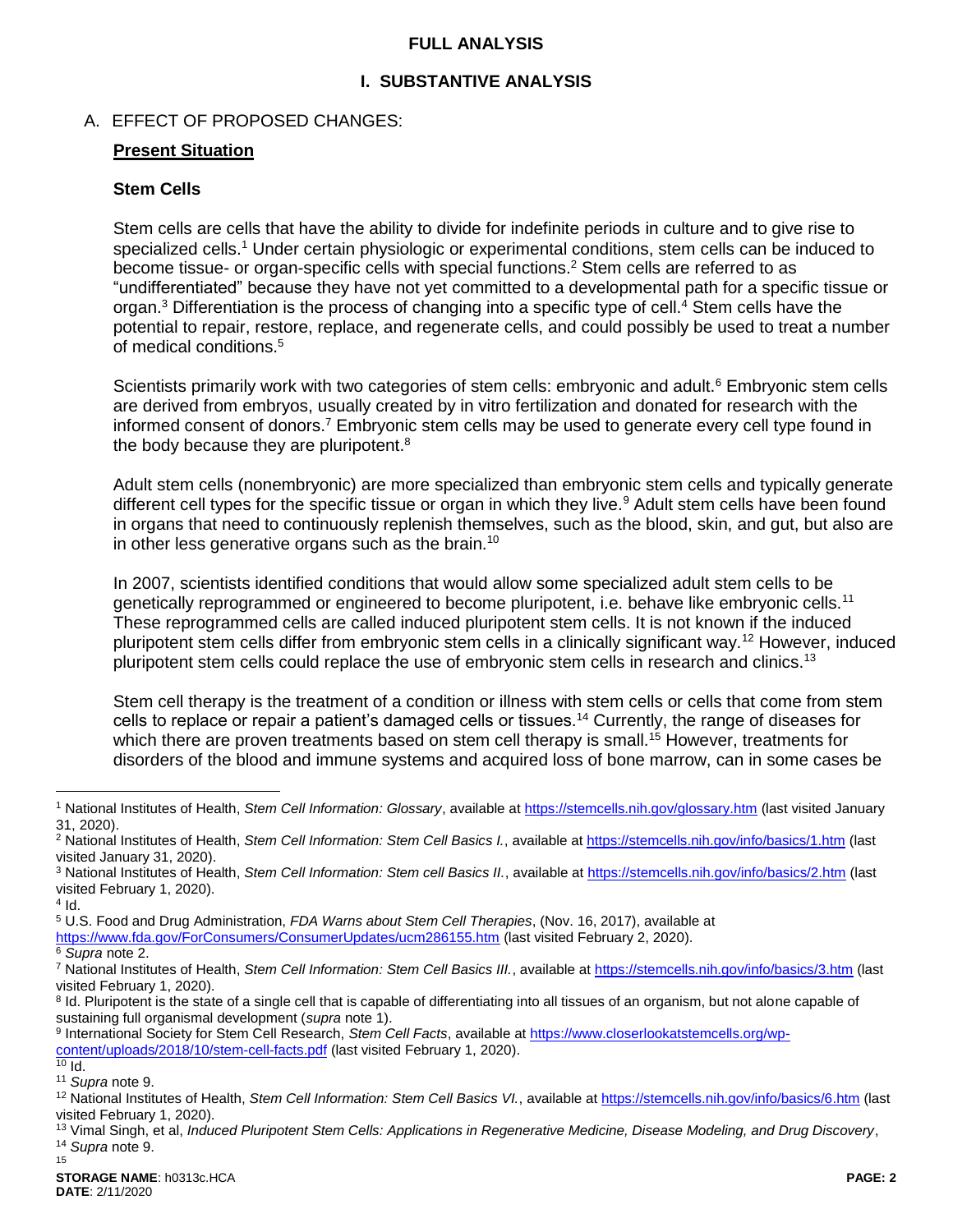treated effectively with blood stem cells.<sup>16</sup> Tissue- and organ-specific treatments, such as those for skin and corneas, have proven successful.<sup>17</sup> However, other stem cell therapies are experimental, and may not yet be shown to be safe or effective.<sup>18</sup>

## **Stem Cell Regulation**

The Center for Biologics Evaluation and Research (CBER), within the United States Food and Drug Administration (FDA), regulates biological products for human use, including gene therapy.<sup>19</sup> An establishment that manufactures human cells, tissues, and cellular and tissue-based products (HCT/Ps), must register with CBER, if the:<sup>20</sup>

- The HCT/P is minimally manipulated;
- The HCT/P is intended for homologous use only;
- The manufacture of the HCT/P does not involve the combination of cells or tissues with another article, except for water, crystalloids, or a sterilizing, preserving, or storage agent, provided that the addition of water, crystalloids, or the sterilizing, preserving, or storage agent does not raise new clinical safety concerns with respect to the HCT; and
- Either:
	- o The HCT/P does not have a systemic effect and is not dependent upon the metabolic activity of living cells for its primary function; or
	- $\circ$  The HCT/P has a systemic effect or is dependent upon the metabolic activity of living cells for its primary function, and:
		- Is for autologous use;<br>Is for allogoneic use in
		- Is for allogeneic use in a first-degree or second-degree blood relative; or
		- Is for reproductive use.

An establishment is not required to comply with registration and reporting requirements if the establishment:<sup>21</sup>

- Uses HCT/P's solely for nonclinical scientific or educational purposes;
- Removes HCT/P's from an individual and implants such HCT/P's into the same individual during the same surgical procedure;
- Is a carrier who accepts, receives, carries, or delivers HCT/P's in the usual course of business as a carrier;
- Does not recover, screen, test, process, label, package, or distribute, but only receives or stores HCT/P's solely for implantation, transplantation, infusion, or transfer within your facility;
- Only recovers reproductive cells or tissue and immediately transfers them into a sexually intimate partner of the cell or tissue donor; or
- Is an individual under contract, agreement, or other arrangement with a registered establishment and engaged solely in recovering cells or tissues and sending the recovered cells or tissues to the registered establishment; however, it must comply with all other applicable requirements.

The HCT/P is regulated as a drug, device, or biologic product under the Public Health Service Act and/or the Food, Drug, and Cosmetics Act, if it does not meet the above-referenced requirements or qualify for an exemption.<sup>22</sup>

In August 2017, the FDA announced plans to increase its regulation of clinics that use therapies involving biologic products that have not been approved by the FDA.<sup>23</sup> In November 2017, the FDA

<https://www.fda.gov/AboutFDA/CentersOffices/OfficeofMedicalProductsandTobacco/CBER/default.htm> (last visited February 1, 2020). <sup>20</sup> 21 C.F.R. s. 1271.10.

<sup>21</sup> 21 C.F.R. s. 1271.15. <sup>22</sup> 21 C.F.R. s. 1270.20.

 $\overline{a}$ <sup>16</sup> Id.

<sup>17</sup> Id.

<sup>18</sup> Id.

<sup>19</sup> U.S. Food and Drug Administration, *About the Center for Biologics Evaluation and Research*, available at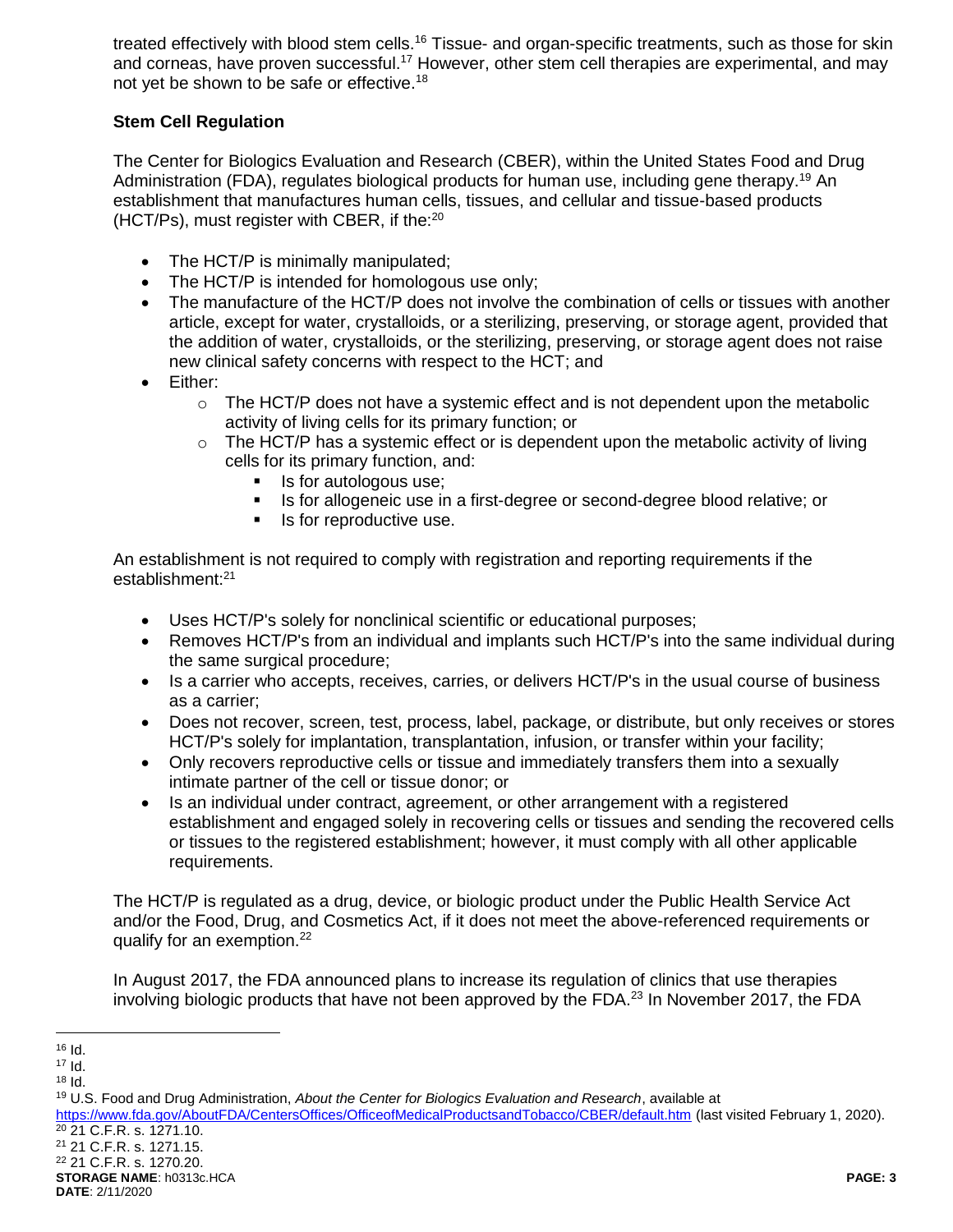published its comprehensive regenerative medicine policy framework.<sup>24</sup> The only stem cell-based therapies that have been approved by the FDA for use in the United States consist of blood-forming stem cells derived from cord blood.<sup>25</sup>

## **Regulation of Physicians in Florida**

The Board of Medicine and the Board of Osteopathic Medicine (collectively, Boards), within the Department of Health (DOH), have the authority to adopt rules to regulate the practice of medicine and osteopathic medicine, respectively. The Boards have the authority to establish, by rule, standards of practice and standards of care for particular settings.<sup>26</sup> Such standards may include education and training, medications including anesthetics, assistance of and delegation to other personnel, sterilization, performance of complex or multiple procedures, records, informed consent, and policy and procedures manuals.<sup>27</sup>

In 2015, the Florida Board of Medicine warned physicians and consumers that they should be aware of the risks involved accessing stem cell therapies and regenerative medicine that has not approved by the FDA.<sup>28</sup> The Board of Medicine further warned that a physician providing stem cell treatment should have investigational new drug application (IND) or a single patient IND for Compassionate or Emergency Use.<sup>29</sup> Florida does not specifically regulate clinics that perform treatments using stem cells; however, the Board of Medicine and the Board of Osteopathic Medicine, have the authority to investigate and discipline physicians who fail to meet the standard of care for providing medical services. In 2013, the Board of Medicine revoked the licenses of two physicians in administrative cases involving stem cells for failing to meet the standard of care.<sup>30</sup>

## **Effect of Proposed Changes**

CS/HB 313 creates a voluntary registration program within the Department of Health (DOH) for stem cell providers. Physicians licensed under chapter 458 or chapter 459 who provide stem cell services may register with the program. Any physician who registers agrees to adhere to current good manufacturing practices established pursuant to the Federal Food, Drug, and Cosmetic Act. A manufacturer or distributor of stem cell products may also register with the program.

The bill requires DOH to establish and maintain an online registry on its website of all physicians, manufacturers, and distributors participating in the voluntary registration program. DOH is required to update this registry monthly.

The bill has an effective date of July 1, 2020.

## B. SECTION DIRECTORY:

**Section 1:** Creates s. 381.4017, F.S., voluntary registration of stem cell providers. **Section 2:** Provides an effective date of July 1, 2020.

## **II. FISCAL ANALYSIS & ECONOMIC IMPACT STATEMENT**

 $\overline{a}$ 

<sup>23</sup> *Statement from FDA Commissioner Scott Gottlieb, M.D. on the FDA's New Policy Steps and Enforcement Efforts to Ensure Proper Oversight of Stem Cell Therapies and Regenerative Medicine,* August 28, 2017, available at [https://www.fda.gov/news-events/press](https://www.fda.gov/news-events/press-announcements/statement-fda-commissioner-scott-gottlieb-md-fdas-new-policy-steps-and-enforcement-efforts-ensure)[announcements/statement-fda-commissioner-scott-gottlieb-md-fdas-new-policy-steps-and-enforcement-efforts-ensure](https://www.fda.gov/news-events/press-announcements/statement-fda-commissioner-scott-gottlieb-md-fdas-new-policy-steps-and-enforcement-efforts-ensure) (last visited February 1, 2020).

<sup>24</sup> *FDA Announces Comprehensive Regenerative Medicine Policy Framework*, November 15, 2017, available at <https://www.fda.gov/news-events/press-announcements/fda-announces-comprehensive-regenerative-medicine-policy-framework> (last visited February 1, 2020).

<sup>25</sup> *Supra* note 5.

 $26$  Sections 458.331(v) and 459.015(z), F.S.

<sup>27</sup> Id.

<sup>28</sup> Florida Board of Medicine, *Information on Stem Cell Clinics Offering Unapproved Therapies*, available at

<http://flboardofmedicine.gov/latest-news/october-2015-newsletter/> (last visited February 1, 2020).

 $29$  Id.

**STORAGE NAME**: h0313c.HCA **PAGE: 4 DATE**: 2/11/2020 <sup>30</sup> Department of Health, *2018 Agency Analysis for House Bill 1185*, (Jan. 12, 2018), on file with the Health Quality Subcommittee.